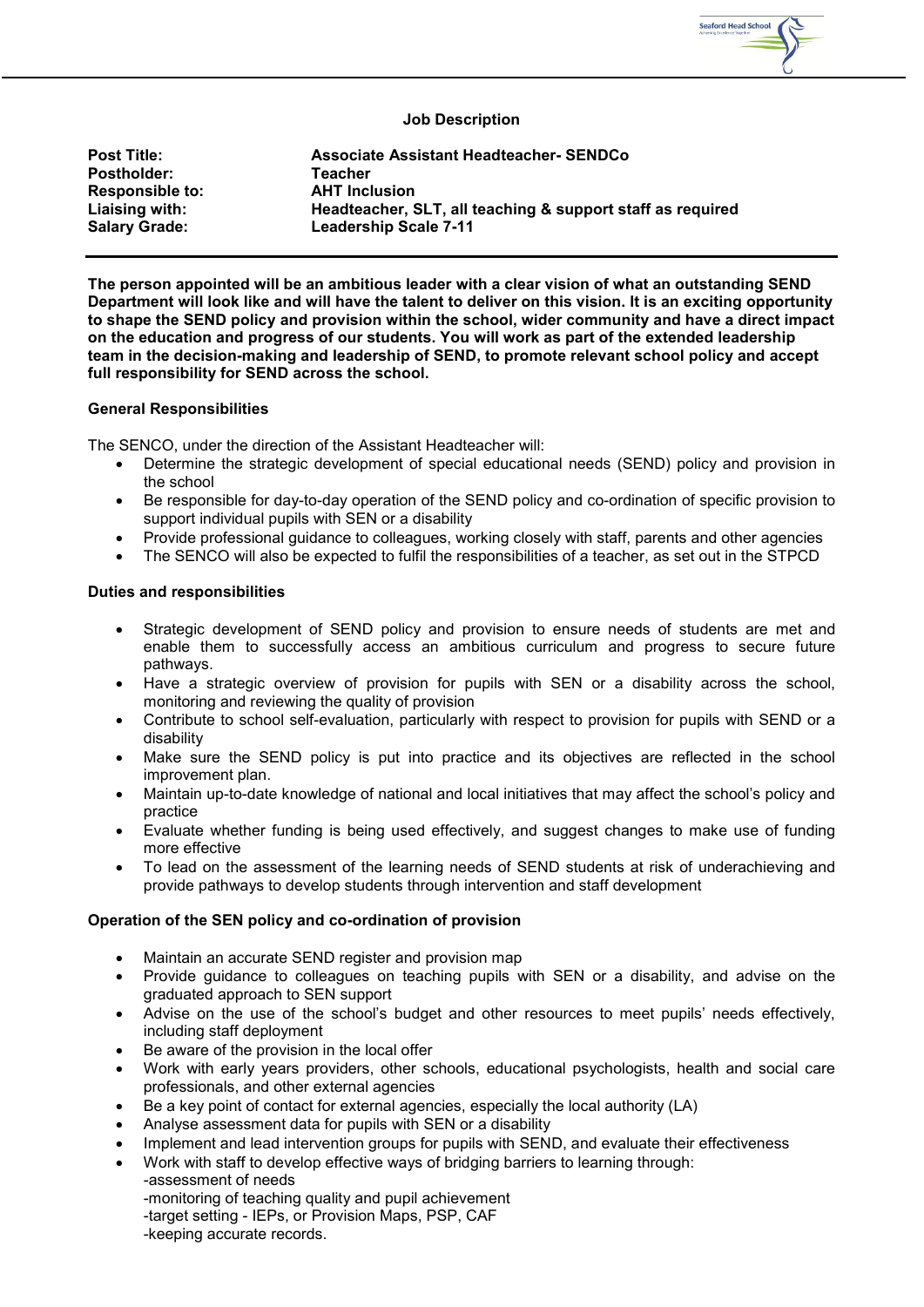

# **Support for pupils**

- Identify a pupil's Special Education/Additional Needs
- Co-ordinate provision that meets the pupil's needs and monitor its effectiveness
- Secure relevant services for the pupil to support their academic and personal development
- Ensure records are maintained and kept up to date
- Ensure that accurate ANP are developed and maintained for students
- Review the education, health and care plan (EHCP) with parents or carers and the pupil
- Communicate regularly with parents or carers
- Ensure if the pupil transfers to another school, all relevant information is conveyed to it, and support a smooth transition for the pupil
- Promote the pupil's inclusion in the school community and access to the curriculum, facilities and extra-curricular activities
- Coordinate/Oversee provision for LAC students including direct support and liaising with designated member/s of staff for looked-after children.
- Coordinate/Oversee provision for EAL students where appropriate including liaising with designated member/s of staff around this provision.
- Provide key support to the existing transition programmes
- Attend Year 6 Annual Reviews for primary pupils with statements to help facilitate continuity and progression through the development of a transition programme.
- Liaise with all Seaford Primary Schools requiring advice about provision.

# **Leadership and management**

- Work with the headteacher and governors to ensure the school meets its responsibilities under the Equality Act 2010 in terms of reasonable adjustments and access arrangements
- Prepare and review information the governing board is required to publish
- Contribute to the school improvement plan and whole-school policy
- Implement and review impact of support for SEN students.
- Identify training needs for staff and how to meet these needs
- Develop, implement and support strategies for Quality First Teaching around SEN
- Lead INSET/CPD for staff
- Share and maintain procedural information, such as the school's SEN policy
- Promote an ethos and culture that supports the school's SEN policy and promotes good outcomes for pupils with SEN or a disability
- Support Seaford Schools Partnership
- Line Manage SEND Administrator
- Lead and manage teaching assistants (TAs) working with pupils with SEN or a disability
- Lead staff appraisals and produce appraisal reports
- Review staff performance on an ongoing basis

# **Other Specific Duties**:

- To play a full part in the life of the school community, to support its distinctive mission and ethos and to encourage staff and students to follow this example
- To actively promote the School's corporate policies
- To continue personal development as agreed
- To engage actively in the performance management review process
- Employees will be expected to comply with any reasonable request from a manager to undertake work of a similar level that is not specified in this job description
- Employees are expected to be courteous to colleagues and provide a welcoming environment to visitors and telephone callers
- Employees are expected to adhere to the School dress code presenting a professional image to students, parents, governors and the wider community
- The School will endeavour to make any necessary reasonable adjustments to the job and the working environment to enable access to employment opportunities for disabled job applicants or continued employment for any employee who develops a disabling condition

Whilst every effort has been made to explain the main duties and responsibilities of the post, each individual task undertaken may not be identified.

This job description is current at the date shown, but, in consultation with you, may be changed by the Headteacher to reflect or anticipate changes in the job commensurate with the grade and job title.